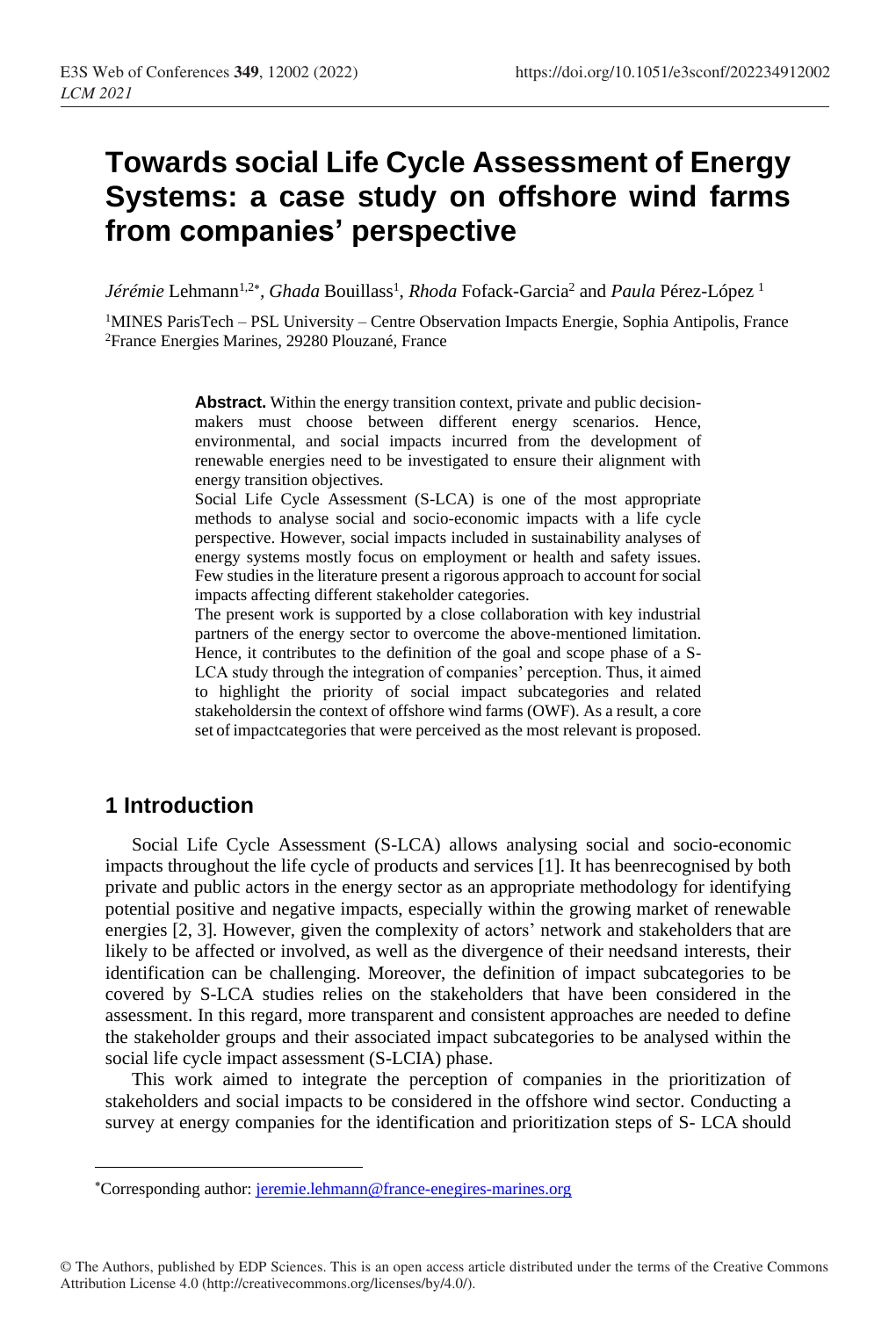provide insightsinto the social hotspots of the sector under investigation. Througha systematic approach, the present work was conducted in collaboration with a panel of eightcompanies: six operators in the energy sector and two component suppliers for Offshore Wind Farms (OWF). The results may support the definition of impact subcategories to be considered within S-LCA studies. Moreover, the proposed approach may serve as a basis tocompare the different perceptions of companies and external stakeholders' (i.e., local socio- economic actors, local authorities, policymakers, etc.) on the importance of social impacts. Such comparison must highlight how the perception of the companies must be completed toensure the most accurate representation of the social impacts of the sector.

# **2 Methodology**

Figure 1 illustrates the approach proposed in the present work to integrate companies' perspective. In step 1, UNEP Guidelines (2020) are used as a basis for the design of a survey to be addressed to industrial representatives. Steps 1 to 3, corresponding to the preparation of the survey, are presented in section 2.1 and steps 4 to 5, which entail the design of the prioritization step, are presented in section 2.2. The approach proposed in our study is adapted from the S-LCA prioritization method developed by Bouillass et al. (2021) [4].



### **2.1 Design of the survey to integrate companies' perspective in S-LCA**

Phase A aims to prepare the elements required to co-construct thesurvey together with companies. The list of recommended stakeholders and impact subcategories is used (step 1) and adapted in regards to sectoral context (step 2). These information allow to build a first draft of prioritization survey (step 3) that is used in phase B.

### **2.2 Application to OWF case study: final survey version**

To ensure the representativeness of companies' perspective and motivate them to respond, their members were involved in the design of the survey. Thus, a focus group (step 4) was organised to introduce S-LCA interests and main definitions, as well as to collect companies' feedbacks to improve the survey. The discussion with the panel allowed the survey to be adjusted. Some feedbacks suggested to distinguish between direct and indirect workers. Concerning the scoring criteria, only two were kept and reformulated: *Influence* (i.e., assessing the level of impact of the stakeholder on the project) and *Hotspot* (i.e., assessing the degree of impact of the project on the stakeholder). To assign the scores, a semiquantitative scale was used, including: "NA - Not influential - Low influential - Influential - Veryinfluential" for Influence and "NA - Very low impact - Low impact - Moderate impact - Highimpact" for Hotspot. Each level was associated with a value from 0 to 4. This scoring system allowed the stakeholders' sub-groups for each stage of the life cycle to be prioritized based on the percentage of the maximum score obtained, calculated as the sum of average influenceand hotspot for each sub-group divided by the sum of the maximum influence and hotspot. Each stakeholder sub-group was ranked for these two criteria and for each stage of the life cycle, which allowed the identification of the most relevant ones in table 1.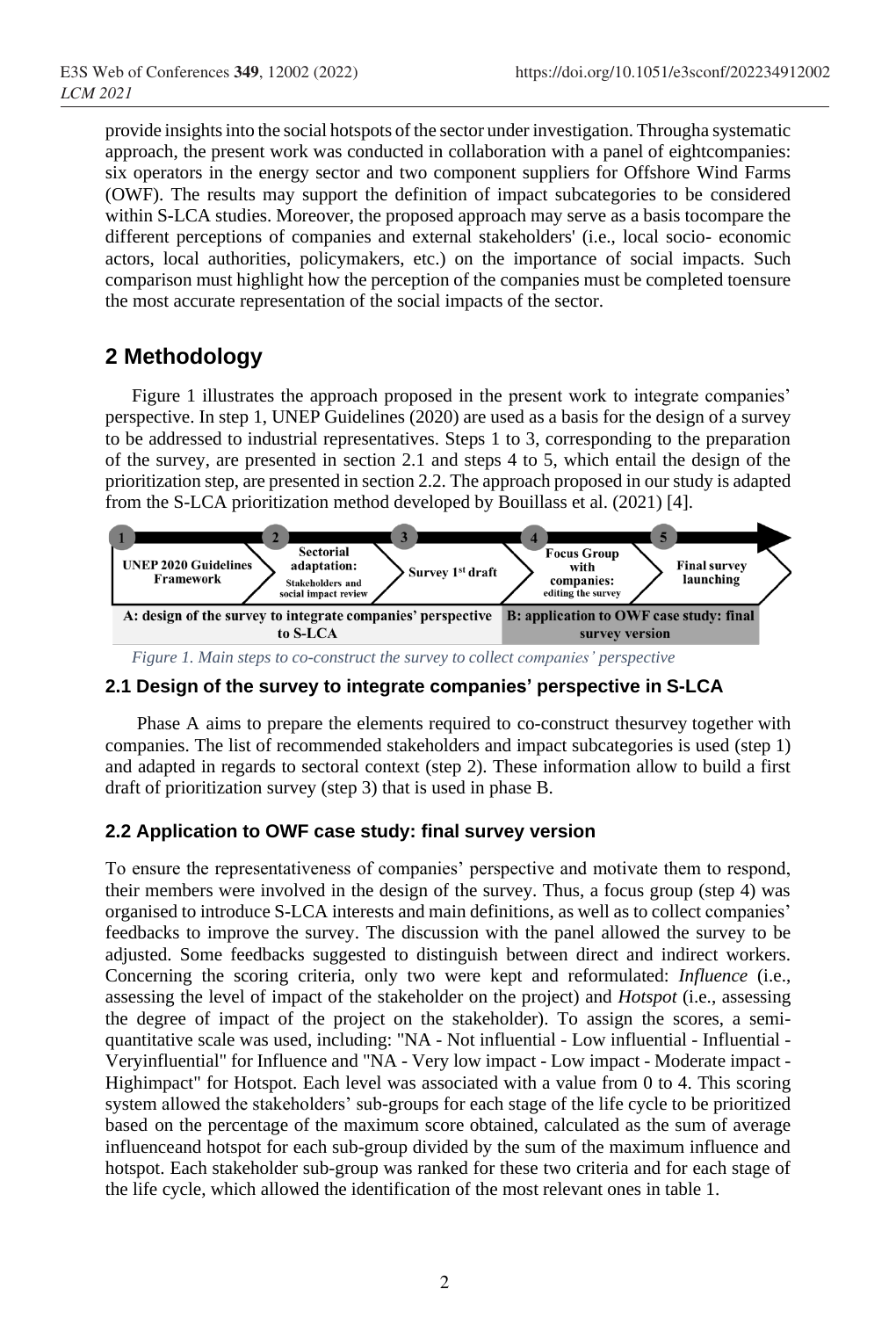*Table 1. Stakeholders' categories and subgroups for OWF context and the corresponding life cycle steps (1: resource extraction; 2: components manufacturing; 3: components transport; 4: farm construction; 5: operation – exploitation – consumption; 6: dismantling – recycling – landfill; 0: all steps)*

| Stakeholders'    | Stakeholders'                   | <b>Sources</b>         |   | Life cycle              |              |                    |             |           |             |  |
|------------------|---------------------------------|------------------------|---|-------------------------|--------------|--------------------|-------------|-----------|-------------|--|
| <b>ategories</b> | subgroups                       |                        |   | steps                   |              |                    |             |           |             |  |
|                  |                                 |                        | 1 | $\overline{2}$          |              |                    |             | 3 4 5 6 0 |             |  |
|                  | R&D / Design                    |                        |   | $\overline{\mathbf{x}}$ |              |                    |             |           |             |  |
|                  | Control                         |                        |   |                         |              |                    | X           |           |             |  |
|                  | Operation                       | $\lceil 5 \rceil$      |   |                         |              |                    | $\bar{X}$   |           |             |  |
| Direct workers   | Power connection                |                        |   |                         |              |                    | $X$ $X$     |           |             |  |
|                  | Other direct workers            |                        |   |                         |              | $\bar{\mathbf{X}}$ | $X$ $X$     |           |             |  |
|                  | Unions                          | [6]                    |   |                         |              |                    | <b>x</b> x  |           |             |  |
|                  | Turbine makers                  | $[5]$                  |   | X                       |              |                    |             |           |             |  |
|                  | <b>Electricity distributors</b> | Additional<br>proposal |   |                         |              |                    | X           |           |             |  |
|                  | Industrial competitors          |                        |   |                         |              |                    | $\bar{x}$   |           |             |  |
|                  | Other component manufacturers   |                        |   | $\overline{X}$          |              |                    |             |           |             |  |
|                  | Consultants                     | [8]                    |   | $\overline{\mathbf{X}}$ |              |                    |             |           |             |  |
| Value Chain      | Raw material suppliers          |                        |   |                         |              |                    |             |           |             |  |
|                  | Civil engineering               |                        |   |                         |              | $\bar{\mathbf{X}}$ |             |           |             |  |
|                  | Service providers (Transport)   |                        |   |                         | $\mathbf{x}$ |                    |             |           |             |  |
|                  | Others indirect workers         |                        |   | XX                      |              |                    | <b>x x</b>  |           |             |  |
|                  | ororganizations                 |                        |   |                         |              |                    |             |           |             |  |
|                  | Local public actors             |                        |   |                         |              |                    | $X$ $X$ $X$ |           |             |  |
|                  | Residents                       |                        |   |                         |              |                    | $X$ $X$ $X$ |           |             |  |
|                  | Fishermen                       |                        |   |                         |              |                    | $X$ $X$ $X$ |           |             |  |
|                  | Recreational sea users          | [9]                    |   |                         |              |                    | $X$ $X$ $X$ |           |             |  |
| Local            | Other professionals             |                        |   |                         |              |                    | $X$ $X$ $X$ |           |             |  |
| community        | (includingtourism)              |                        |   |                         |              |                    |             |           |             |  |
|                  | NGO (local scale)               |                        |   |                         |              |                    | x x x       |           |             |  |
|                  | Others local communities        | Additional<br>proposal |   | $x \mid x$              |              |                    |             |           |             |  |
| Consumers        | <b>Industrial consumers</b>     | Additional             |   |                         |              |                    | X           |           |             |  |
|                  | Households                      | proposal               |   |                         |              |                    | $\bar{X}$   |           |             |  |
|                  | Public and media                |                        |   |                         |              |                    |             |           | $\mathbf X$ |  |
|                  | NGO (large scale)               | Additional             |   |                         |              |                    |             |           | $\mathbf X$ |  |
|                  | Public authority                | proposal               |   |                         |              |                    |             |           | $\mathbf X$ |  |
|                  | (National, European)            |                        |   |                         |              |                    |             |           |             |  |
| Society          | Academic                        |                        |   |                         |              |                    |             |           | $\mathbf X$ |  |
|                  | Financial - shareholders        |                        |   |                         |              |                    |             |           | $\mathbf X$ |  |
|                  | Rating agencies                 |                        |   |                         |              |                    |             |           | X           |  |

Impact subcategories from UNEP guidelines were adapted to the OWF context thanks to feedbacks from participants in the focus group. For example, indicators such as "ability to communicate on electricity supply as a supplier", "energy autonomy and local supply" and "grid stability" were added for consumers subcategories. After validating the final version of survey, it was launched. For the interpretation of results, the average ranking position was calculated. A dispersion index was also determined to identify possible divergences or convergences in responses.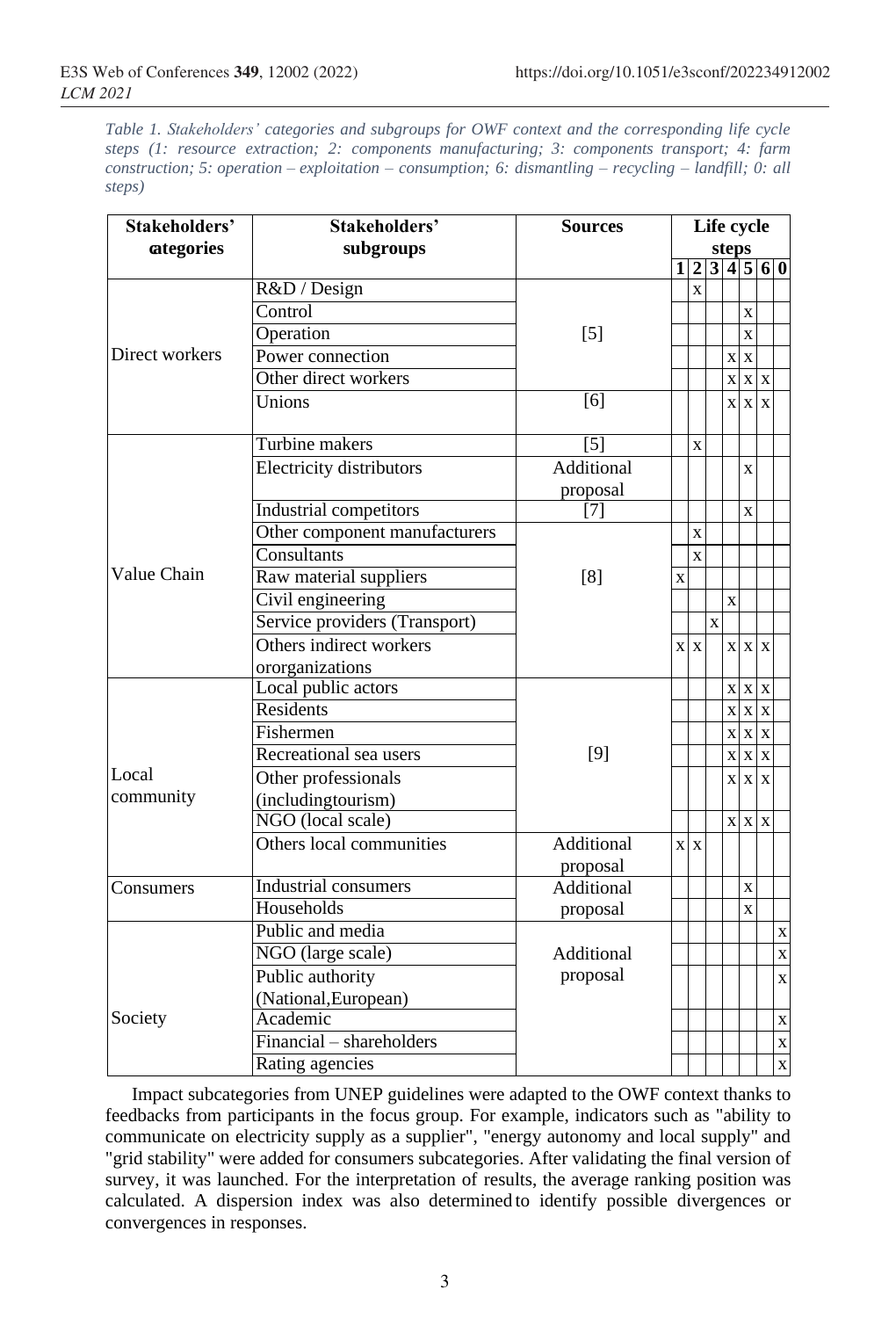# **3 Results and discussion**

#### **3.1 Companies' perspective: stakeholders' rating**

Results highlight some relevant stakeholder sub-groups (figure 2). In particular, component suppliers were identified as the most sensitive stakeholders by the respondent companies. In the case of turbine manufacturers, the score was 65% of the maximum score for both criteria combined. Suppliers of other components, such as cables, floats and anchors, scored 80%. In the upstream of OWF exploitation also, R&D and designing professions were represented (63%). Among other stakeholders, Local community category was the next one perceived as more relevant, mainly related to construction, operation and end-of-life phases. Impacts in these phases concerned stakeholders such as local public actors, local NGO and professional fishermen, for whom there may be conflicts about occupation of the maritime area.



#### *Figure 2. Prioritization results for top 10 stakeholders*

Stakeholders at the very beginning of the life cycle (e.g., suppliers of raw materials) were perceived by interviewed companies as less sensitive. Probably, this under-representation is due to a lack of knowledge about the social impacts linked to these sectoral and geographical contexts. Among stakeholders with the lowest scores were industry competitors (13%) and rating agencies (10%), which suggests that social performance is perceived by the panelas less relevant for benchmarking practices or attracting extra-financial investors.

#### **3.2 Companies' perspective: social subcategories' ranking**

Regarding the ranking of social impact subcategories, results show a great variability in perceptions among companies. Indeed, most of the dispersion indices are high. However,it is possible to identify some social impact subcategories with high average rank and relatively low dispersion index. "Health and safety" tends to be in the first position for all concerned stakeholder categories. Child labour is absent among the top 3 subcategories for Direct workers, but present for Indirect workers. This can be simply explained by the fact that indirect workers of the value chain are distributed not only within France but also abroad where the traceability of working conditions seems more difficult.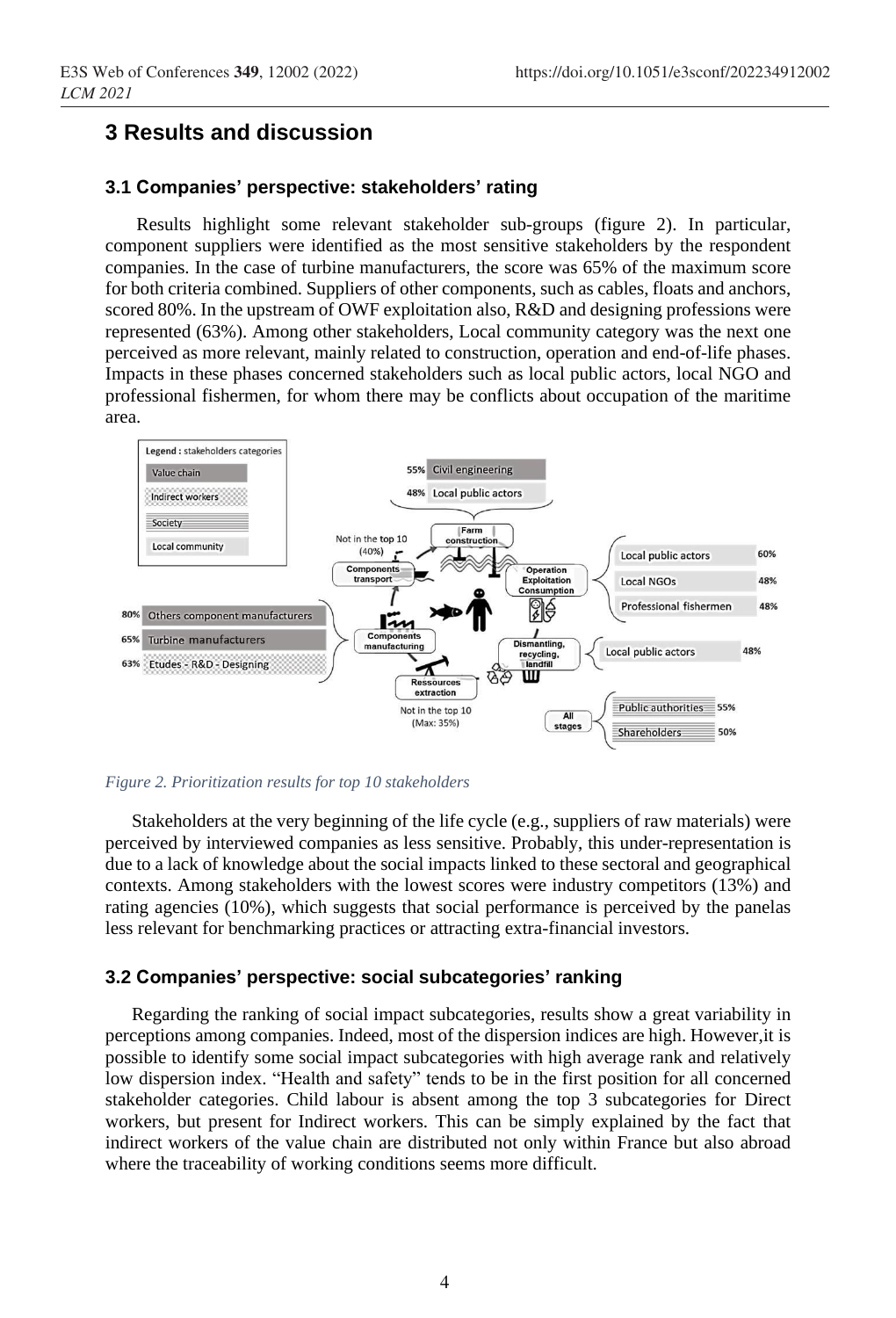|                       | Rank 1                   |                         | Rank 2              |                          | Rank 3                 |                          |  |  |
|-----------------------|--------------------------|-------------------------|---------------------|--------------------------|------------------------|--------------------------|--|--|
|                       | Mean                     | Standard                | Mean                | Standard                 | Mean                   | Standard                 |  |  |
|                       |                          | deviation               |                     | deviation                |                        | deviation                |  |  |
| <b>Direct workers</b> |                          | Health and safety       |                     | Social benefits / social |                        | Equal opportunities      |  |  |
|                       |                          |                         | security            |                          | discrimination         |                          |  |  |
|                       | 1.3                      | 0.50                    | 3.3                 | 2.06                     | 4.3                    | 3.30                     |  |  |
| <b>Indirect</b>       |                          | Health and safety       |                     | Child labor              |                        | Fair salary              |  |  |
| workers               | 2.8                      | 2.87                    | 3.5                 | 1.00                     | 4.8                    | 2.87                     |  |  |
| Value chain           | Promoting social         |                         | Fair competition    |                          | Supplier relationships |                          |  |  |
|                       | responsibility           |                         |                     |                          |                        |                          |  |  |
|                       | 2.3                      | 1.50                    | 2.8                 | 0.96                     | 2.8                    | 2.06                     |  |  |
| Local                 |                          | Safe and healthy living |                     | Local employment         |                        | Secure living conditions |  |  |
| community             | conditions               |                         |                     |                          |                        |                          |  |  |
|                       | 1.8                      | 0.50                    | 2.5                 | 3.00                     | 3.0                    | 1.15                     |  |  |
| <b>Consumers</b>      | Health and Safety        |                         | Transparency        |                          | Consumer privacy       |                          |  |  |
|                       | 1.0                      | 0.00                    | 2.3                 | 0.50                     | 3.0                    | 0.82                     |  |  |
| <b>Society</b>        | Contribution to economic |                         | Poverty alleviation |                          | Public commitments to  |                          |  |  |
|                       | development              |                         |                     |                          | sustainability         |                          |  |  |
|                       | 3.3                      | 2.22                    | 3.3                 | 1.71                     | 3.3                    | 2.63                     |  |  |

|  |  |  | Table 2. Results of social subcategories ranking (top 3) |  |  |
|--|--|--|----------------------------------------------------------|--|--|
|--|--|--|----------------------------------------------------------|--|--|

For the local community category, local employment impact subcategory is in the top 3. This issue is often mentioned by companies as an argument to strengthen the legitimacy of their projects' development. However, it can be complex to study this issue in depth. Indeed, even if an emerging sector such as OWF may create jobs, some concerns arise among other activities already established in the territories (e.g., tourism and fishing). As such, we could expect cultural heritage social impact– which can be linked to landscape issues – to be found among the highest positions in ranking, whereas this was not the case in the current study. This impact subcategory is nevertheless recurrent in public debates.

In summary, the gathered feedback reveal that the social impact subcategories' ranking is sensitive. Despite the information provided to clarify the methodology, it was difficult for the panel to conduct ranking. Some time and effort are needed to get familiar with the methodology, so as to understand all the indicators that define each subcategory.

### **4 Conclusions and perspectives**

In this work, an approach was proposed and applied to OWF in order to identify and prioritize stakeholders and social impact subcategories according to companies' perspective. The application of the subjective approach revealed limitations linked to the lack of knowledge of social practices and of the awareness of potential risks in early stages of the supply chain. Several respondents mentioned the uncertain nature of their answers. It is interesting to note the possible job-related bias, since most of the respondents are LCA users or practitioners. This kind of background may be linked to a broad view of the sector. However, other professionals such as business developers may have different points of view about social concerns. Also, clearly defining the stakeholder categories and subgroups is necessary to remove any ambiguity.

Furthermore, it is important to highlight the main aim of S-LCA which is to identify the main social hotspots in the sector. In conclusion, prioritizing the stakeholders and social impact subcategories within S-LCA is essential, but sensitive. Indeed, one single stakeholder's perspective may not be representative enough and thus, the application of S-LCA may require the intersection of as many stakeholders as possible. Addressing other stakeholders' perspectives will be necessary to complement companies' perspective infurther stages of the study.